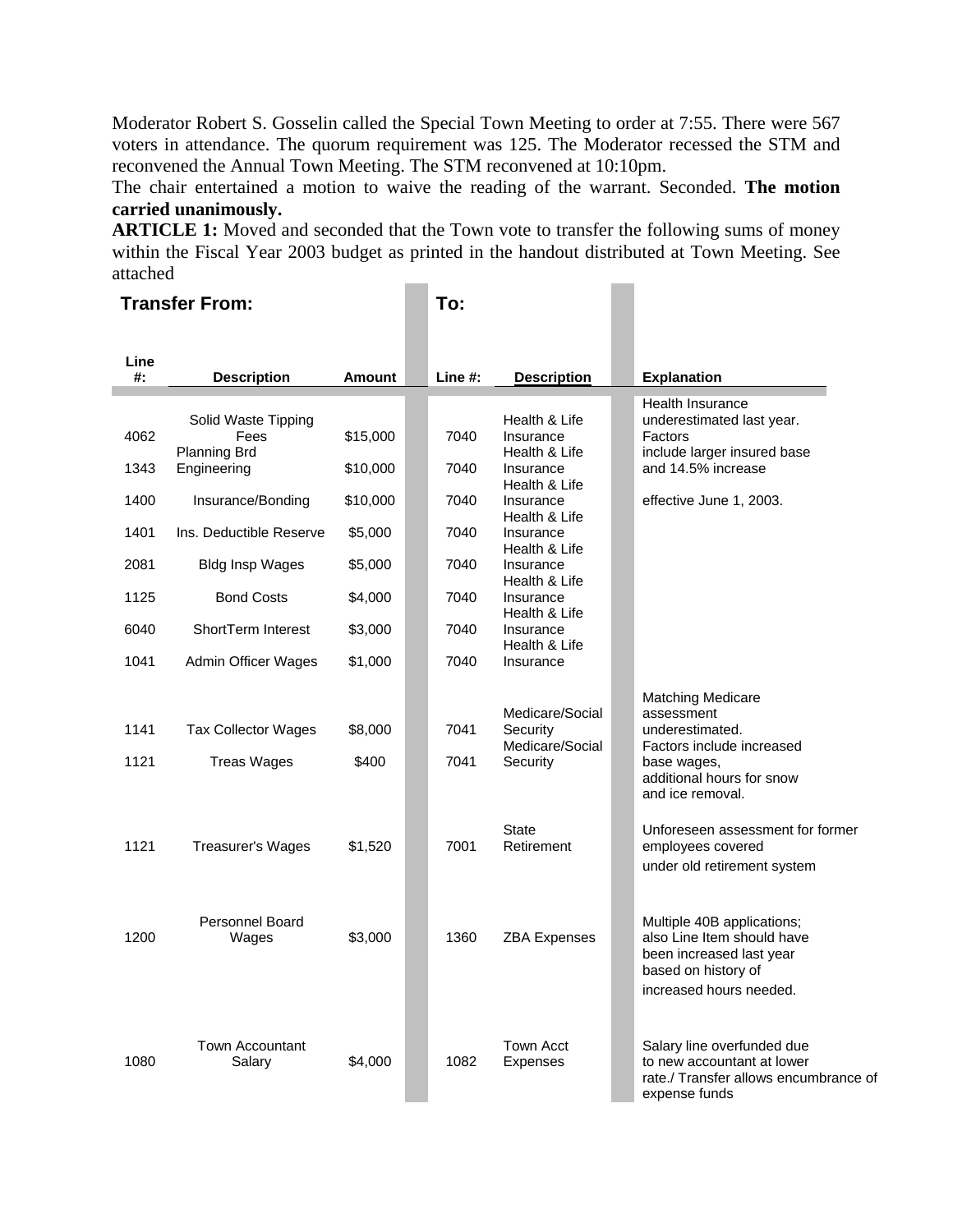|              |                                              |                    |                              |                                                                       | for assistance during year<br>end closing process.                                                        |       |
|--------------|----------------------------------------------|--------------------|------------------------------|-----------------------------------------------------------------------|-----------------------------------------------------------------------------------------------------------|-------|
| 1023<br>1041 | Selectmen Eng/Consult<br>Admin Officer Wages | \$7,000<br>\$3,000 | 1180<br>1180                 | <b>Town Counsel</b><br>Legal Expense<br>Town Counsel<br>Legal Expense | Unforeseen contractual and<br>personnel issues                                                            |       |
| 6040         | <b>Short Term Interest</b>                   | \$2,600            | 1123                         | <b>Tax Title</b>                                                      | Filing Costs in Excess of<br>Estimates.                                                                   |       |
| 2001         | Police Wages                                 | \$25,000           | Art 13<br><b>ATM</b><br>2001 | <b>GIS Expenses</b>                                                   | Art 5, STM, 5/6/2002, which<br>originally funded this<br>increase, was not<br>processed, due to oversight | $***$ |
| 2001         | Police Wages                                 | \$10,000           | 2002                         | Police<br>Expenses                                                    | To fund needed computer<br>upgrades                                                                       | $***$ |

Motion was made and seconded to amend article 1 by transferring from line item 2001 Police Wages \$25,000 to GIS Expenses Article 13 ATM 2001 and transfer from line item 2001 Police Wages \$10,000 to line item 2002 Police Expenses.

## **The motion to amend carried unanimously.**

#### **Article 1, as amended\*\*, carried by majority.**

**ARTICLE 2:** Moved and secondedthe that Town vote to transfer \$20,000 from the Sewer Enterprise Fund Surplus to the Fiscal Year 2003 Sewer Enterprise Department budget.

The Finance Committee voted to support.

#### **Article 2 carried unanimously.**

**ARTICLE 3:** Moved and seconded that the Town vote to raise and appropriate, transfer from available funds or borrow a sum of money to fund a long-term Growth Impact Study on town infrastructure.

Moved and seconded that this article be indefinitely postponed.

## **The motion to postpone carried by majority.**

**ARTICLE 4:** Moved and seconded that the Town vote to amend the Fiscal Year 2003 Wage and Classification Schedule by adding the Treasurer/Tax Collector position to grade 14.

## **Article 4 carried by majority.**

**ARTICLE 5:** Moved and seconded that the Town vote to transfer from FY03 Highway department expenses \$213.33 to pay unpaid Fiscal Year 2002 bills for the Highway Department. **Article 5 carried unanimously.**

**ARTICLE 6:** Moved and seconded that the Town vote to transfer the sum of \$3000 from the \$30,000 appropriated under Article 44 of the warrant for the Annual Town Meeting of April 29, 2002, Williams Barn Restoration project, to the Conservation Fund.

The Finance Committee voted to support.

## **Article 6 carried by majority.**

**ARTICLE 7:** Moved and seconded that the Town vote to authorize the Board of Selectmen and the Library Trustees to acquire, on behalf of the Town, a portion of the land located at 103-105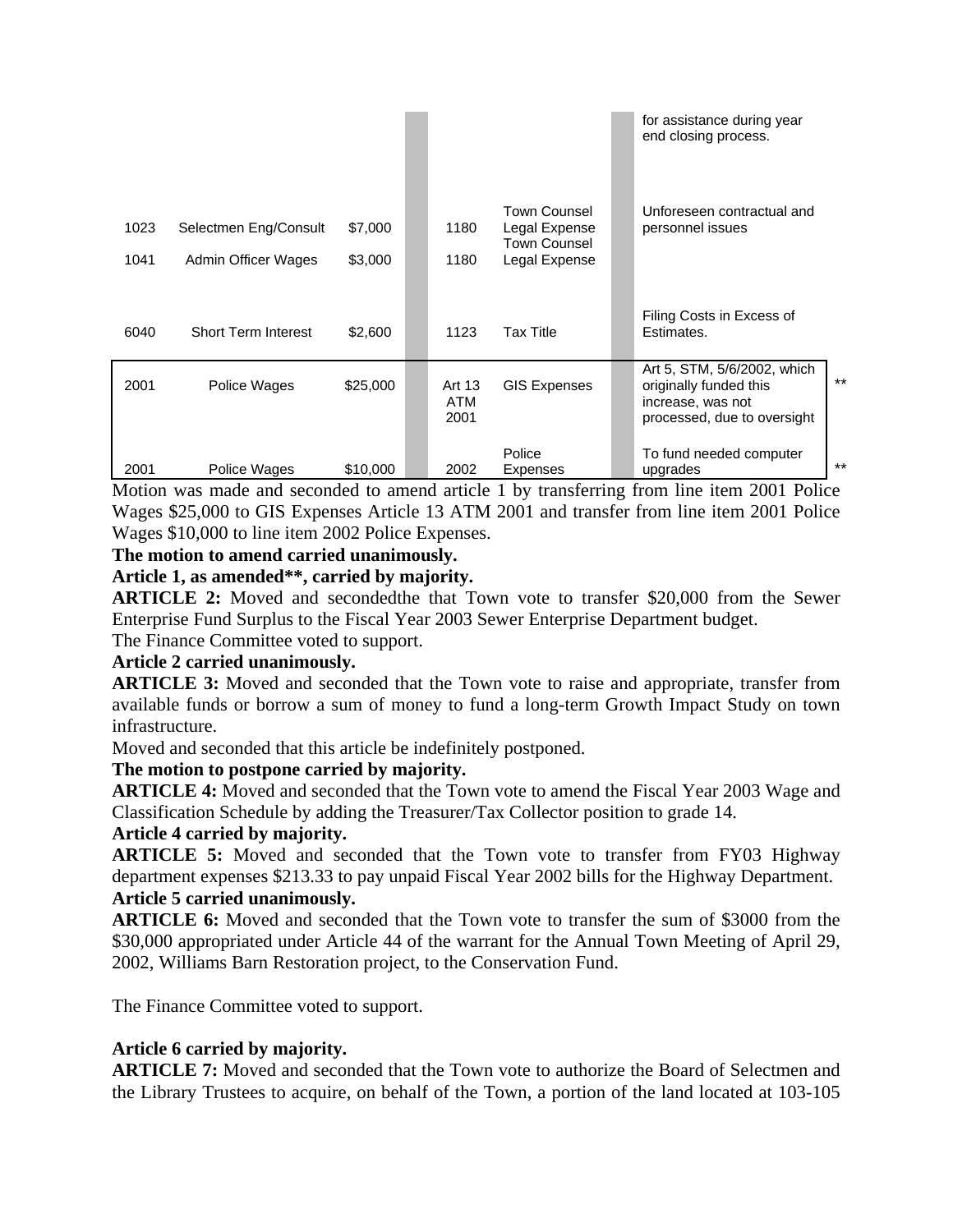Main Street and shown on Assessors' Map 113, Lot 19 in connection with pedestrian pathway and site improvements for the Groton Public Library and to take all action necessary for such acquisition and vote to transfer from library minor capital the sum of \$1 for the costs associated therewith.

The Finance Committee voted to support.

## **Article 7 carried unanimously.**

**ARTICLE 8:** Moved and seconded that the Town vote to amend Chapter 198 of the Code of the Town of Groton, Soil Erosion and Sediment Control, § 198-16 Extension as printed in the warrant, as follows:

by striking out the following sentence:

"A full or limited land-disturbance permit shall be valid for one year from the date the permit is issued."

And inserting in its place:

"A full or limited land-disturbance permit shall be valid for two years from the date the permit is issued."

#### **Article 8 carried unanimously.**

**ARTICLE 9:** Moved and seconded that the Town vote to amend Chapter 218, Zoning, of the Code of the Town of Groton, section 218-25.1, Personal Wireless Services Facility, subsection 218-25.1 H, Development Regulations, as printed in the warrant, (as follows:)

by striking out existing item (3) which reads as follows:

"(3) Silver paint or galvanized finish shall be used on the portion of the outside of a personal wireless services tower that rises above the tree line in order to blend into the landscape."

And inserting in its place:

"(3) In order to blend into the landscape and minimize the visual impact of a personal wireless services tower that rises above the tree-line, the tower shall be finished in a manner acceptable to the Planning Board."

# **Article 9 carried by a 2/3 vote as declared by the chair.**

**ARTICLE 10:** Moved and seconded that the Town vote to amend Chapter 9 of the Code of the Town of Groton, Capital Planning Committee, Section 2, Duties, as printed in the warrant. As follows:

by adding the following paragraphs:

C. The Capital Planning Committee will prepare a capital budget for consideration at the Annual Town Meeting. Capital projects, excluding land purchases, will only be considered at the Annual Town Meeting. The capital budget will include capital projects with a total cost of not more than \$500,000. Any capital project exceeding the \$500,000 capital budget limit will require a separate article.

For capital projects consisting of improvements, rehabilitation, additions to, or new construction of, municipal buildings and that require architectural or engineering design, said cost of such design shall first be approved at the Annual Town Meeting. A good faith estimate of the total project costs, including all so-called soft and hard costs, will be given. Once the project costs are known, final approval of the project, including construction funding will be required at the next Annual Town Meeting.

D. The Capital Planning Committee will oversee capital projects and meet periodically with the project manager or project representatives of the Town and/or the contract. The Capital Planning Committee will give project reports and make recommendations to the Board of Selectmen.

Ms. Collette made a motion to amend, which was seconded, to add the word "preliminary" prior to the word design in item C paragraph 2.